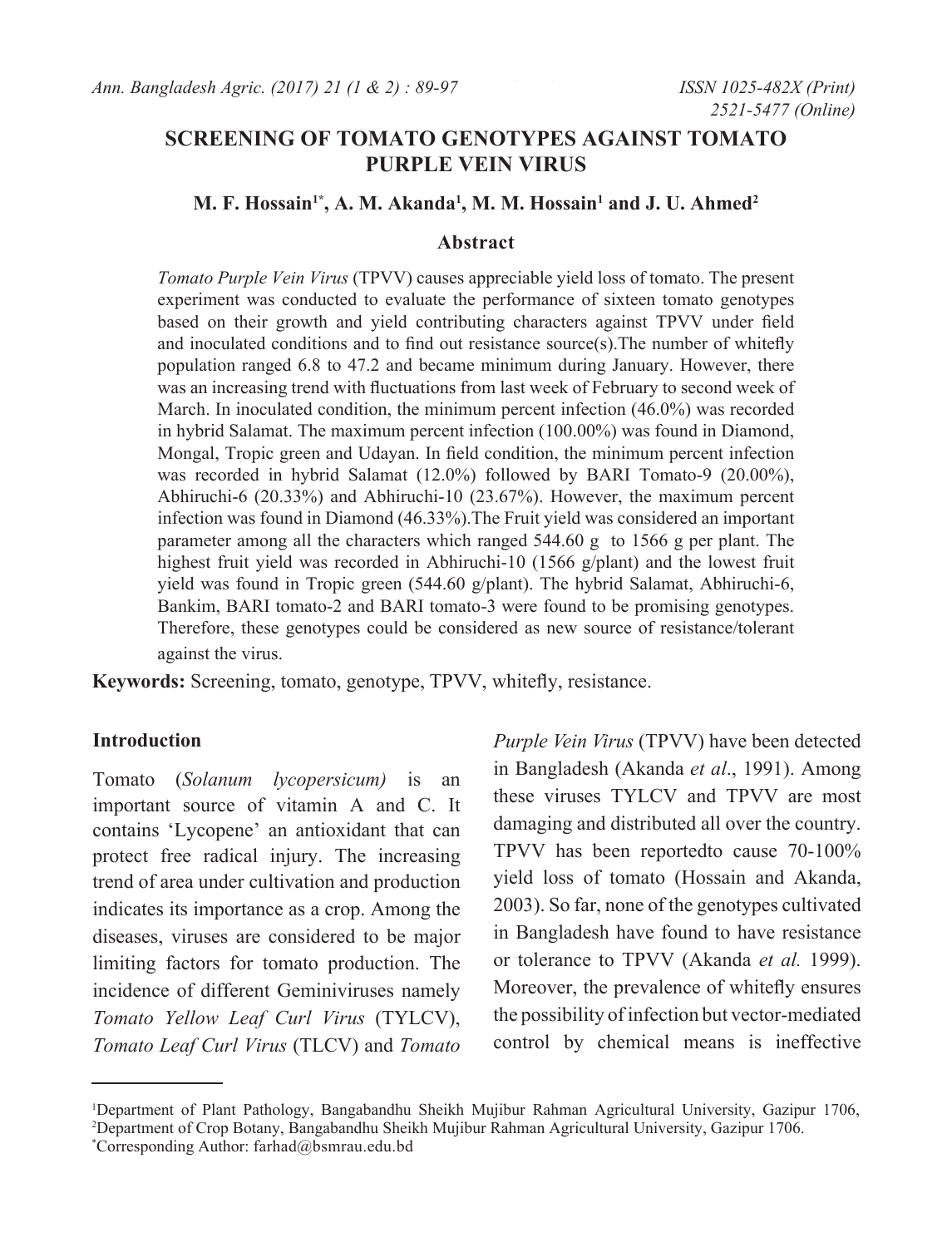(Tzanetakis *et al*., 2013). Increasing demand of tomato is very encouraging and resistant genotypes could be a sustainable solution against the virus (Rahman *et al*., 2016 and Mansilla-Córdova *et al*., 2018). Therefore, the present study was conducted with a view to evaluate the performance of sixteen tomato genotypes to find out resistant sources through artificial inoculation and field performance.

### **Materials and Methods**

#### **Field evaluation**

The field experiment was carried out at the Research and Development farm of Energy Pac Agro. Limited, Gazipur. A total of sixteen tomato genotypes namely Abhiruchi-06, Abhiruchi-10, Abhiruchi-11, Bankim, Chuanchu, Winner, Gautum, Mongal, BARI Tomato-2, BARI Tomato-3, BARI Tomato-9, Salamat, Tropic green, Udayan, Raksha and Diamond were used in the experiment. Seedlings of each genotypes were raised in a well-drained open nursery bed. The main field was prepared following standard method and recommended doses of manure and fertilizers. After final land preparation, field was divided into 80 equal plots  $(3 \text{ m} \times 2 \text{ m})$  maintaining plot to plot distance of 0.5 m and block to block distance of 1.0 m. Apparently healthy seedlings of twenty-five days were planted maintaining 70 cm plant to plant distances. All plants were checked every day from 9:00- 10:00 to record incidence of TPVV and the infected plants which were identified based on visible symptoms of the disease as described by Akanda (1991). Leaf chlorophyll was determined by using SPAD machine (Minolta Model-502) at five days' interval from ten randomly selected plants per plot. Virus incidence was assessed based on number of plants infested per plot. The incidence of TPVV was expressed in percentage on the basis of total tomato plants checked using the formula shown below:

$$
\frac{\text{number of infected plants}}{\text{Total number of plants}} \times 100
$$

# **Whitefly population assessment and release in the nethouse**

Whitefly populations were assessed for threemonth period based on counting on five yellow water traps placed on different points of the experimental field as suggested and designed by Moericke (1957). The traps were placed in first week of Januar yand kept up to last week of March. The trapped vectors were counted from the trays every morning. For convenience, the data were summed as weekly data in the line graph. The water of the traps was changed regularly with detergent after counting the insects. A total of fifty whiteflies were caught from tomato fields of BSMRAU by sweep net, and released in the nethouse to ensure efficient inoculation of the virus particle into the susceptible genotypes of tomato.

# **Screening in nethouse condition**

**Inoculum preparation and artificial inoculation:** TPVV isolate was collected from characteristic leaf symptoms of Abhiruchi-11 and maintained in *Nicotiana tabacum* for further mechanical inoculation in test plant (tomato seedling) in nethouse condition. Tomato seedlings were raisedin seed bed and then transplanted in earthen pot inside the nethouseat 2-3 leaf stage. Freshly harvested virus-infected leaves were grinded using a sterilized mortar and pestle with 0.05 M phosphate buffer at pH 7.2 (1:5 weight/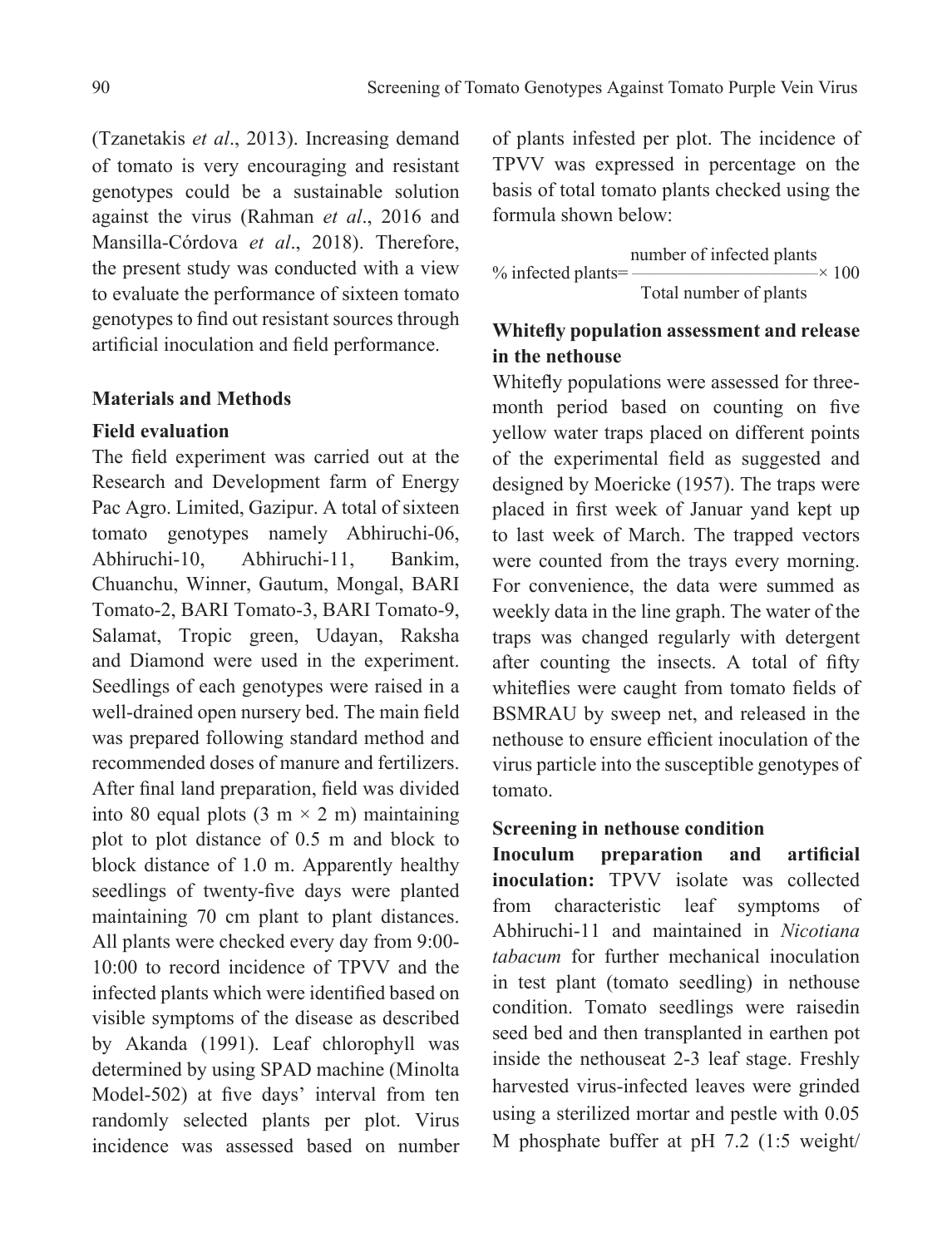volume) containing  $1\%$  Na<sub>2</sub>SO<sub>4</sub>. The leaves were dusted with carborundum powder (silicon carbide, 400-600 mesh) to increases infection by providing minute wounds for the entry of virus particles. The inocula were gently rubbed phosphate buffer on to the leaves. Inoculated leaves were rinsed with water after inoculation. The healthy controls were rubbed with buffer and carborandum only (Green, 1984). The nethouse was sprayed every week with metasystoc® (Oxydemetonmethyl) at a rate of 45 mg  $L^{-1}$  of water to control aphids, whiteflies and thrips and fungicide Ridomil® (75% Metaxyl and 56% Mancozeb) was sprayed over plants at a rate of  $2.5$  kg ha<sup>-1</sup> to protect from most common fungal diseases. The symptoms were recorded and disease incidence was calculated based on total number of plants checked.

The experiment was laid out in randomize complete block design with three replications. The data were analyzed statistically using MSTAT-C software. Mean separation was done by Fisher's LSD Test (*P= 0.05*).

#### **Results and Discussion**

### **Prevalence of whitefly in field**

The number of whitefly population ranged from 6.8 to 47.2 during the study period. There was lower number of whitefly population during the early season and became the minimum in January. During January to mid-February whitefly population increased steadily as it could probably due to slow rise of temperature and sudden rainfall. However, there was a fluctuation of insect vector from last week of February to second week of March. Sudden rain influenced the prevalence. From this point onward whitefly started to increase to

the highest number. Borah and Borodoloi (1998) suggested that simple correlation studies revealed a positive and significant association of number of whitefly population and temperature (Fig.1).

# **Incidence of TPVV under nethouse and field conditions**

The characteristic disease symptoms of TPVV infected plants were recognized as the development of purple color in the veins of the leaf of infected tomato plants accompanied with severe stunting. The development of purple pigmentation in the leaf veins of infected tomato plants was recorded as the initial and unique characteristic of TPVV which never observed in TYLCV infected plants (Akanda, 1999).

In presence of whiteflies vector and sap inoculated condition, the minimum infection was recorded in hybrid Salamat (46.0%). The genotypes BARI Tomato-9, Abhiruchi-6, Abhiruchi-10, Abhiruchi-11, Gautum and Raksha showed a disease incidence ranging from 70.67 to 78.67%. However, the maximum percent (100.00%) infection was recorded in Diamond, Mongal, Tropic green and Udayan followed by Bankim, BARI Tomato-2, BARI Tomato-3, Chuanchu and Winner. The tomato genotypes Diamond, Tropic green, Udayan, Mongal and Bankim were found as susceptible genotypes against the TPVV both in field and inoculated condition. The genotype Salamat performed better under inoculated nethouse and field conditions. Also, Abhiruchi-6, Abhiruchi-10, BARI Tomato-9 exhibited significant level of resistance against the virus infection in both the conditions (Fig. 2).

Underfield condition, the minimum infection was recorded in hybrid Salamat (12.0%)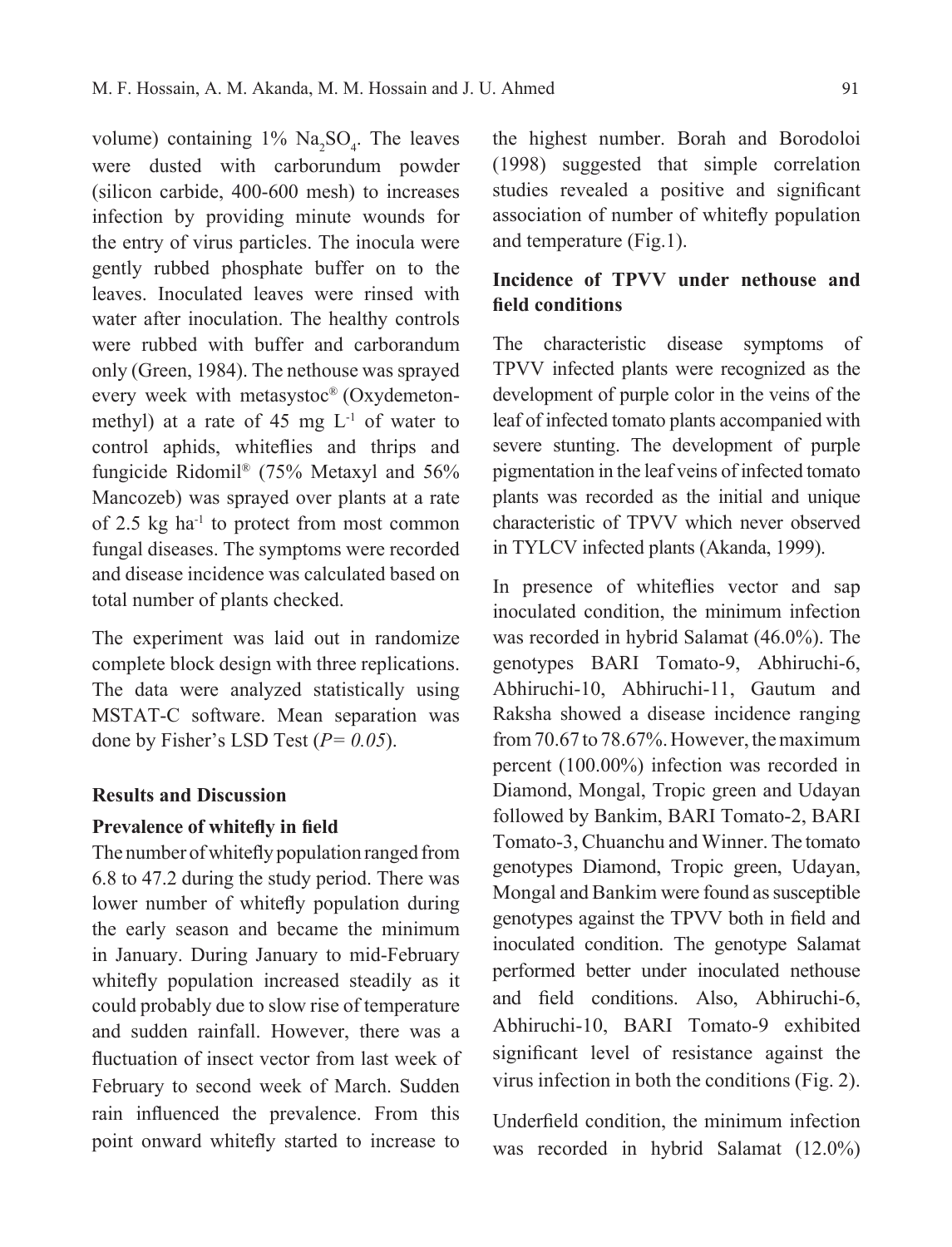

**Fig. 1. Prevalence of whitefly in the field during January to March.**



**Fig. 2. Incidence of TPVV under inoculation conditionin nethouse.** Tomato genotypes

followed by BARI Tomato-9  $(20.00 \degree\%)$ , Abhiruchi-6 (20.33 %) and Abhiruchi-10 (23.67 %). The genotypes Abhiruchi-11, Bankim, Chuanchu, Winner, Gautum, Mongal, BARI Tomato-2, BARI Tomato-3, Raksha and Diamond exhibited a disease

incidence ranging from 27.33 to 35.67 %. However, the maximum percent infection was recorded in Diamond (46.33 %) followed by Tropic green (41.00 %) and Udayan (39.67 %). The percentage infection of TPVV ranged to a varying degree depending on the genotypes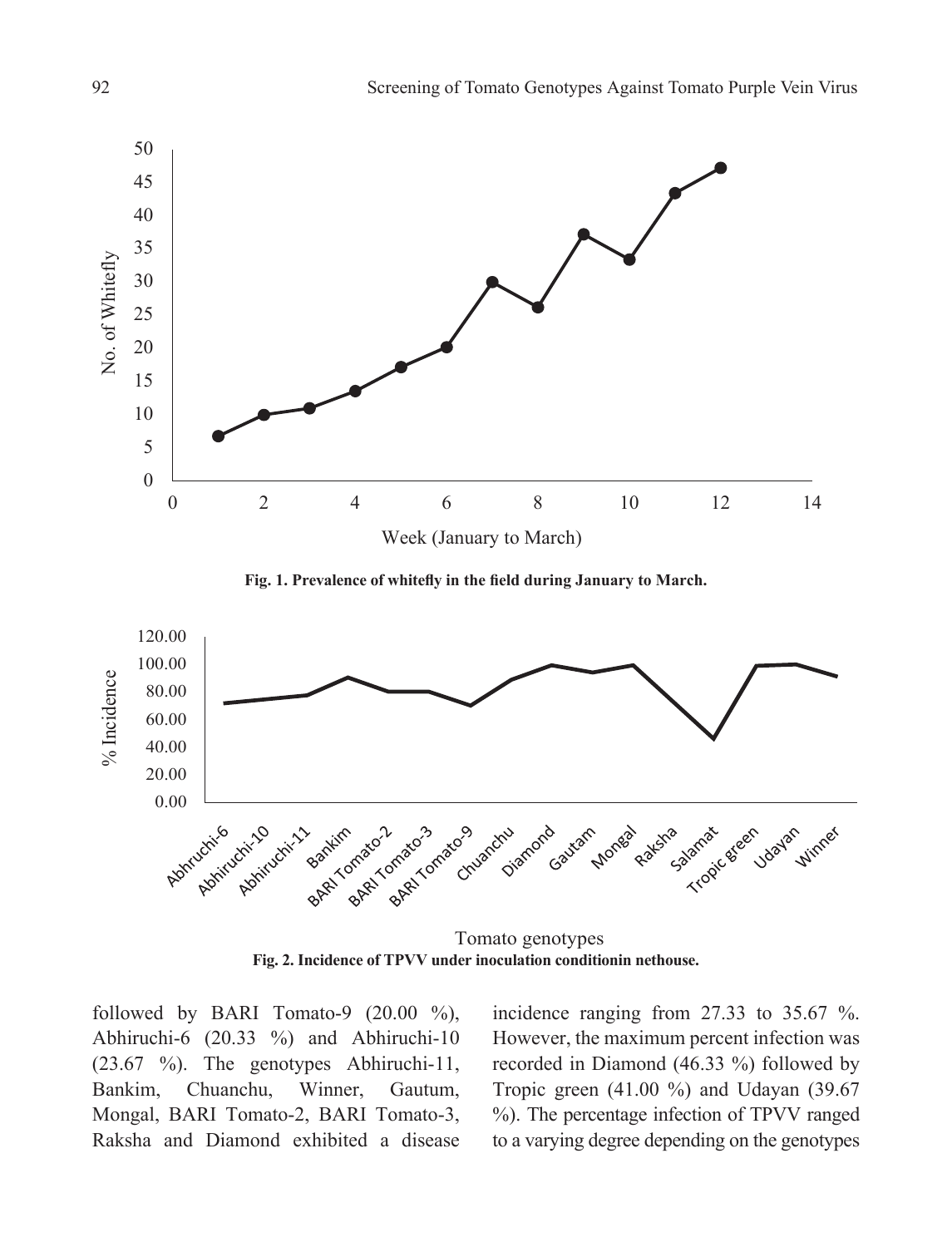perhaps due to their inherent resistance and intensity of whitefly during the season (Fig. 3).

### **Plant height**

The plant height was measured as the length of the tomato plant from the base of stem near soil line and up to the tip of the main stem. The infection caused significant (*P=0.05*) reduction in plant height of all sixteen tomato genotypes under field condition. The plant height ranged 28.53 to 95.10 cm. The highest plant height was recorded in Abhiruchi-11 which was statistically similar to Winner. The lowest height was found in Gautam which was statistically similar to Diamond and Mongal (Table l).

### **Leaf number**

The infection caused significant reduction in number of leaves of all sixteen tomato genotypes. The number of leaves ranged 63.18 to 26.81 per plant. The highest leaf number was recorded in Abhiruchi-10and the lowest in Tropic green (Table l).

#### **Branch number**

The infection caused significant reduction in number of branch of all sixteen tomato genotypes over healthy plants. The number of branch ranged 9.580 to 3.407. The highest plant height was recorded in Abhiruchi-10 which was statistically similar to Salamat and Abhruchi-6. The lowest was found in Tropic green which was statistically similar to Chuanchu and Mongal (Table l).

### **Fresh shoot weight**

The infection caused significant reduction in fresh shoot weight of all sixteen tomato genotypes over healthy plants. The fresh shoot weight ranged 545.3 to180.4 g. The highest plant height was recorded in Abhiruchi-10. The lowest was found in Tropic green followed by Chuanchu, Mongal, Udayan and Winner (Table l).

#### **Fresh root weight**

The infection caused significant reduction in fresh root weight of all sixteen tomato



**Fig. 3. Incidence of TPVV under field condition.** Tomato genotypess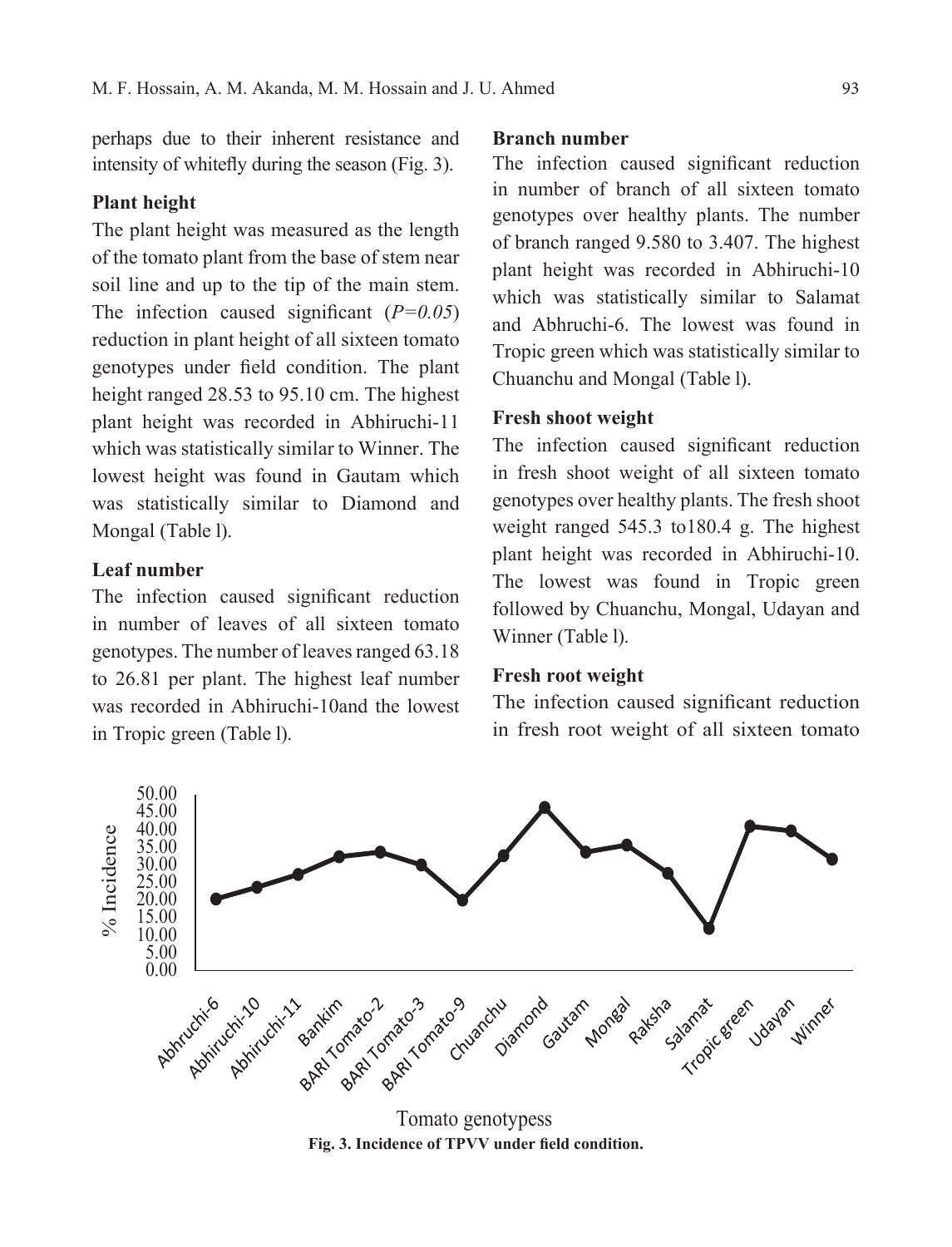| <b>Tomato Genotypes</b> | Plant height<br>(cm) | Number of<br>leaves/plant | Number of<br>branch/plant | Fresh shoot<br>weight $(g)$ | Fresh root<br>weight $(g)$ | SPAD value |
|-------------------------|----------------------|---------------------------|---------------------------|-----------------------------|----------------------------|------------|
| Abhruchi-6              | 46.92ef              | 55.70b                    | 9.130ab                   | 321.3c                      | 47.55c                     | 42.29b     |
| Abhiruchi-10            | 70.61b               | 63.18a                    | 9.580a                    | 545.3a                      | 57.87a                     | 49.50a     |
| Abhiruchi-11            | 95.10a               | 42.84cd                   | 7.350e                    | 282.8cd                     | 32.22 ef                   | $36.09d-f$ |
| Bankim                  | 54.87de              | 52.08b                    | 8.413bc                   | 308.4c                      | 44.37cd                    | 38.84b-d   |
| Chuanchu                | 69.83bc              | $34.15$ fg                | 4.530i                    | $200.0$ fg                  | 20.59gh                    | 28.32h     |
| Diamond                 | 36.25gh              | $38.06d-f$                | $6.147$ fg                | 232.7ef                     | 27.94f                     | 31.74f-h   |
| Gautam                  | 28.53h               | 38.77c-f                  | 6.193fg                   | 232.7ef                     | 29.33f                     | $32.97e-g$ |
| Mongal                  | 32.66gh              | 31.20g                    | 4.437i                    | $205.6e-g$                  | 19.99gh                    | 28.39h     |
| <b>BARI</b> Tomato-2    | 56.94d               | 42.94c                    | 8.133cd                   | 293.3cd                     | 41.20 <sub>de</sub>        | $36.04d-f$ |
| <b>BARI</b> Tomato-3    | 55.00de              | 42.79cd                   | 7.383de                   | 287.8cd                     | 37.74e                     | $36.04d-f$ |
| <b>BARI</b> Tomato-9    | 58.79 d              | $40.62c - e$              | 7.027ef                   | 253.0de                     | 29.81f                     | 34.99d-g   |
| Raksha                  | $40.57$ fg           | 41.32cd                   | $6.267$ fg                | 250.4de                     | 29.42f                     | $35.06d-g$ |
| Salamat                 | 61.81cd              | 55.41b                    | 9.470a                    | 395.1b                      | 53.20b                     | 41.13bc    |
| Tropic green            | 67.11bc              | 26.81h                    | 3.407i                    | 180.4g                      | 17.35h                     | 20.37i     |
| Udayan                  | 48.38ef              | 36.27ef                   | 5.177hi                   | $213.4e-g$                  | 22.69g                     | 31.25gh    |
| Winner                  | 94.35a               | 35.80f                    | 5.547gh                   | $216.4e-g$                  | 23.46g                     | 31.30gh    |

**Table 1. Performance of different growth parameters due to TPVV infection** 

genotypes over healthy plants. The fresh root weight ranged 57.87 to17.35g. The highest root weight was recorded in Abhiruchi-10 and the lowest was found in Tropic green (Table l).

# **Chlorophyll content (SPAD value)**

The infection caused significant reduction in Chlorophyll content (SPAD value) of all sixteen tomato genotypes over healthy plants. The chlorophyll content (SPAD value) ranged 20.00 to 49.50. The highest SPAD was recorded in Abhiruchi-10 and the lowest was found in Tropic green (Table l). Alam *et al*. (1994) have reported that incidence of TPVV affected cellular components and Chlorophyll, Beta-carotene and Phosphorus contents were reduced due to infection by the viruses.

# **Number of bunch**

The infection caused significant reduction in number of bunch per plant of all sixteen tomato genotypes over healthy plants under field condition. The number of Bunch ranged 22.93 to 7.963. The highest number of bunch was recorded in Abhiruchi-10 and the lowest was found in Tropic green (Table 2).

# **Number of flower**

The infection caused significant reduction in number of flower per plant of all sixteen tomato genotypes over healthy plants under field condition. The number of flower ranged 92.21 to45.74. The highest number of flower was recorded in Abhiruchi-10. The lowest was found in Tropic green which was statistically similar to Chuanchu and Mongol (Table 2).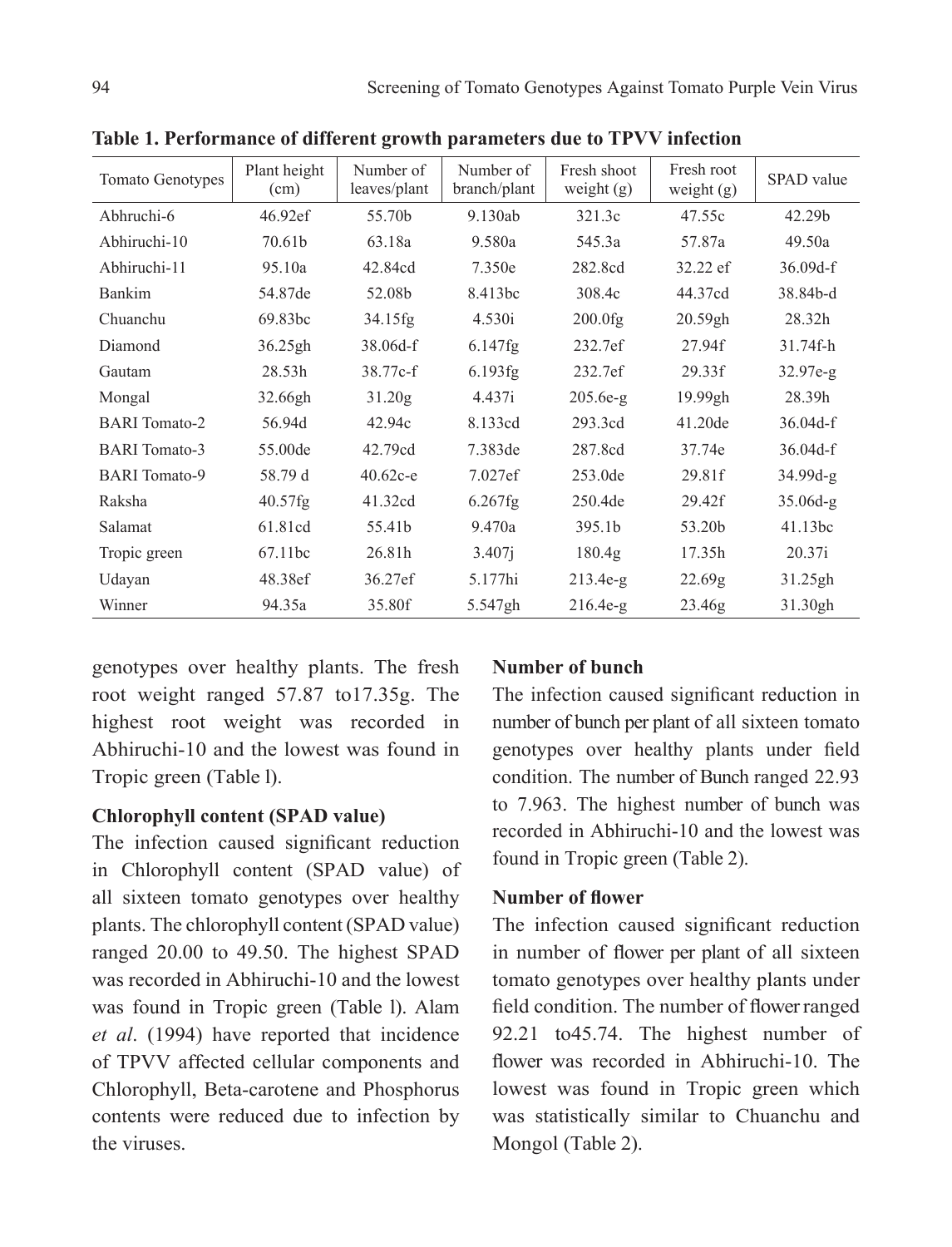## **Number of fruit**

The infection caused significant reduction in number of fruit per plant of all sixteen tomato genotypes over healthy plants under field condition. The number of fruitranged17.10 to 6.677 g. The highest number of fruit was recorded in Abhiruchi-10 which was statistically similar to Abhhiruchi-6 and Salamat. The lowest was found in Tropic green which was statistically similar to Chuanchu, Diamond, Mongol and Udayan (Table 2).

# **Fruit length**

The virus infection caused significant reduction in fruit length of all sixteen tomato genotypes over healthy plants. The fruit length ranged 5.68 to 1.99 cm. The highest fruit length was recorded in Abhiruchi-10. The lowest was found in Tropic green which was statistically similar to Chuanchu, Mongol, Udayan and Winner (Table 2).

## **Fruit girth**

The virus infection caused significant reduction in fruit girth of all sixteen tomato genotypes over healthy plants under field condition. The fruit girth ranged 18.33 to 4.07 cm The highest fruit girth was recorded in Abhiruchi-10. The lowest fruit girth was found in Tropic green which was statistically similar to Mongol (Table 2).

## **Fruit yield**

TPVV infection caused significant reduction in fruit yield per plant of all sixteen tomato genotypes over healthy plants under field condition. The fruit yield ranged 1566.00 to 544.60 g. The highest fruit yield was recorded

**Table 2. Performance of different yield contributing parameters and fruit yield of sixteen tomato genotypes due to TPVV infection** 

| <b>Tomato Genotypes</b> | Number of<br>bunch/plant | Number of<br>flowers/plant | Number of<br>fruits/plant | Fruit length<br>(cm) | Fruit girth<br>(cm) | Fruit yield<br>(g)  |
|-------------------------|--------------------------|----------------------------|---------------------------|----------------------|---------------------|---------------------|
| Abhruchi-6              | 18.17b                   | 76.22bc                    | 15.85a                    | 4.810b               | 12.44c              | 1337.00b            |
| Abhiruchi-10            | 22.93a                   | 92.21a                     | 17.10a                    | 5.680a               | 18.33a              | 1566.00a            |
| Abhiruchi-11            | $15.41c-e$               | 68.87c-e                   | 12.44bc                   | $4.210b-e$           | $8.620d-f$          | 1044.00de           |
| Bankim                  | 17.11bc                  | 72.57b-d                   | 13.64b                    | 4.237b-e             | 9.840d              | 1200.00c            |
| Chuanchu                | 11.07g                   | 52.36fg                    | $7.967$ fg                | 2.253g               | 6.003i              | 716.50hi            |
| Diamond                 | $14.29d-f$               | 63.11e                     | $8.517e-g$                | 3.470f               | $7.330f - i$        | 841.70f-h           |
| Gautam                  | 14.41 de                 | 65.01de                    | 9.527ef                   | 3.537f               | 7.740f-h            | 841.60f-h           |
| Mongal                  | 10.08g                   | $52.17$ fg                 | $8.437e-g$                | 2.297g               | 4.673i              | 698.00i             |
| <b>BARI</b> Tomato-2    | 16.00cd                  | $71.14c - e$               | 12.58bc                   | $4.503b-d$           | 9.700d              | 1139.00cd           |
| <b>BARI</b> Tomato-3    | 15.81cd                  | $70.63c - e$               | 12.36bc                   | $4.063c-f$           | 9.113de             | 1042.00de           |
| <b>BARI</b> Tomato-9    | $15.29c - e$             | 67.56de                    | 11.48cd                   | 3.787ef              | $8.297e-g$          | 933.80ef            |
| Raksha                  | $15.12c-e$               | 69.73c-e                   | 10.39de                   | $3.983d-f$           | 7.490f-h            | 870.40fg            |
| Salamat                 | 18.79b                   | 79.73b                     | 16.27a                    | 4.667bc              | 15.64b              | 1404.00b            |
| Tropic green            | 7.963h                   | 45.74g                     | 6.677g                    | 1.993g               | 4.077i              | 544.60 <sup>j</sup> |
| Udayan                  | 12.18fg                  | 54.66f                     | $8.670e-g$                | 2.543g               | 6.583hi             | 779.80g-i           |
| Winner                  | 13.31ef                  | 54.34f                     | 8.803ef                   | 2.613g               | $7.157g-i$          | $769.40g-i$         |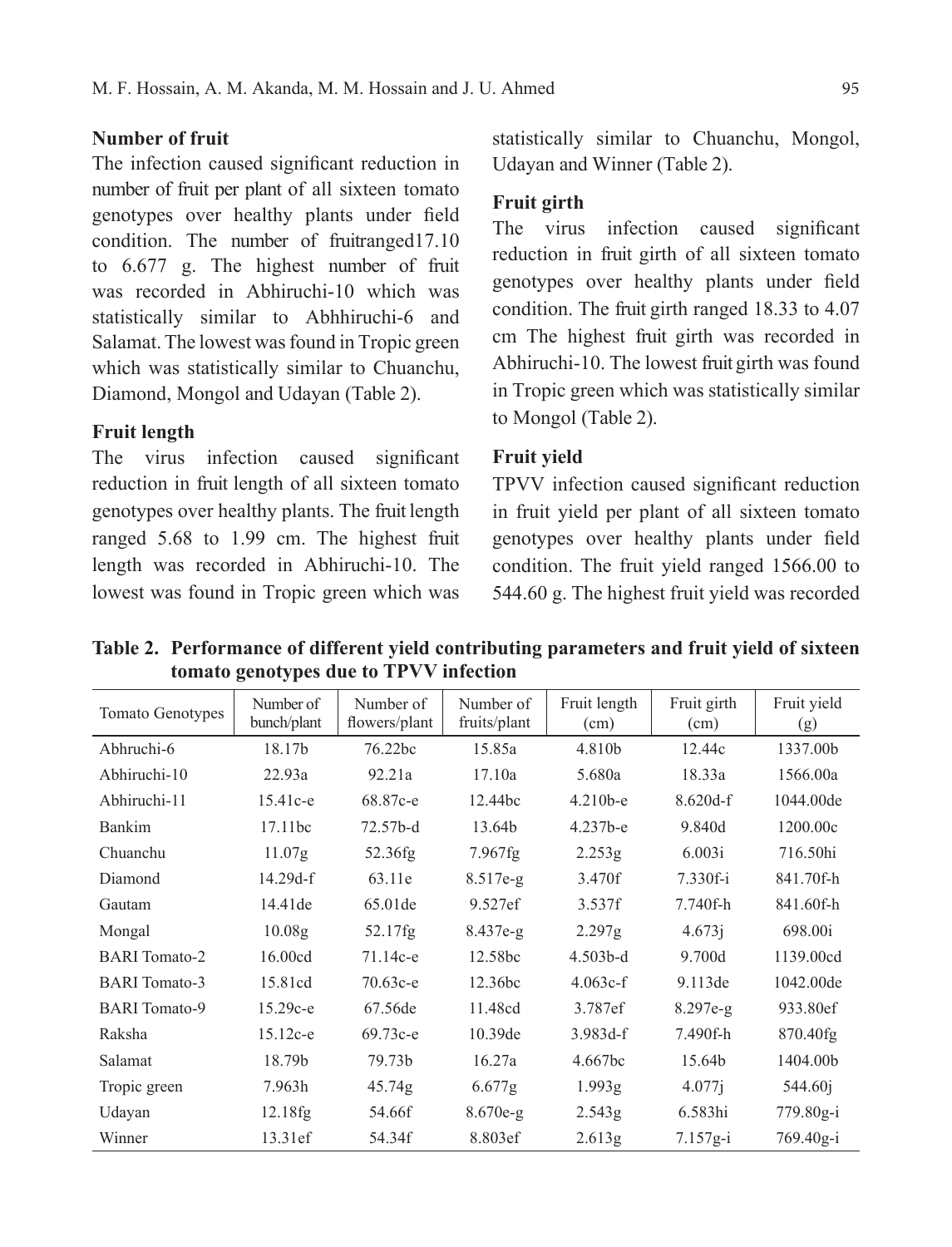in Abhiruchi-10 and the lowest fruit yield was found in Tropic green (Table 2).

Many authors have reported that the tomato viruses are the major limiting factors affecting health and yield of tomato during field, glass-house and nethouse conditions (Hossain *et al*., 2015; Moriones *et al*., 2017; Tamilnayagan *et al*., 2017; Ullah *et al.*, 2017). Moreover, the prevalence of insect vector efficiently transmits viruses and severely affect the production system (Lepidot, 2007). The resistant genotypes were found to act as natural barrier and disfavour virus incidence even under field conditions (Friedmann *et al.*, 1998; Ray *et al*., 2017).

## **Conclusion**

The results of the present study reveal that a numbers of tomato genotypes exhibited appreciable withstanding capacity against TPVV infection under field and inoculated conditions. Percent incidence was always higher in inoculated plants than control. The genotypes showing susceptibility in inoculation conditions were also found highly susceptible in field conditions. Based on performance of the genotypes in both the conditions Salamat, Abhiruchi-6, Abhiruchi-10 and Bankim exhibited a significant level of resistance. Therefore, these tomato genotypes may be suggested as new sources of resistance against the virus.

# **References**

- Akanda, A. M., N. Alam and A. Khair. 1999. Identification and distribution of virus diseases of tomato in Bangladesh. *Bangladesh J. Life Sci*. 11: 42-48.
- Akanda, A. M. 1991. Studies on the virus and mycoplasma diseases of vegetable crops in Bangladesh. A thesis for the partial

fulfillment of Doctor of Agriculture. Submitted to the Plant Pathology Laboratory, Department of Agronomy, Faculty of Agriculture, Kyshu University, Fukuoka, Japan. 181pp.

- Alam, N., A. Khair and A. M. Akanda. 1994. Biochemical changes of tomato due to Purple vein virus. *Bangladesh J. Bot*. 25: 25-30.
- Borah, R. K. and D. K. Bordoloi, 1998. Influence of planting time on the incidence of leaf curl virus disease and whitefly population on tomato. *Indian J. Viorol*. 14: 71-73.
- Friedmann, M., M. Lapidot., S. Cohen., M. Pilowsky. 1998. A novel source of resistance to tomato yellow leaf curl virus exhibiting a symptomless reaction to viral infection. *J*. *Amer. Soc. Hort. Sci*. 123 (6). 1004-1007.
- Green, S. K. 1984. Guidelines for diagnostic work in plant virology. 2nd edn., Asian Vegetable Research and Development Center, Taipei, Taiwan. 63 P.
- Hossain, M. F., A. M. Akanda, M. M. Hossain and J. U. Ahmed. 2015. Incidence and reduction of tomato spotted wilt virus (TSWV) on plant growth and yield contributing characters (*Solanum lycopersicum* L.). *Bangladesh Research Publication Journal.* 11: 340-345.
- Hossain, M. M. and A. M. Akanda. 2003. Reduction of tomato purple vein virus (TPVV) infection on yield of eight tomato genotypes under field conditions. *Bangladesh J. Plant Pathol*. 19: 51-54.
- Lapidot, M. 2007. Screening for TYLCV-Resistance Plants using Whitefly-Mediated Inoculation. In: Czosnek H. (eds) Tomato Yellow Leaf Curl Virus Disease. Springer, Dordrecht. 329-342.
- Mansilla-Córdova, P. J., D. Bampi, N. V. Rondinel-Mendoza, P. C. Melo, A. L. Lourenção and J. A. Rezende. 2018. Screening tomato